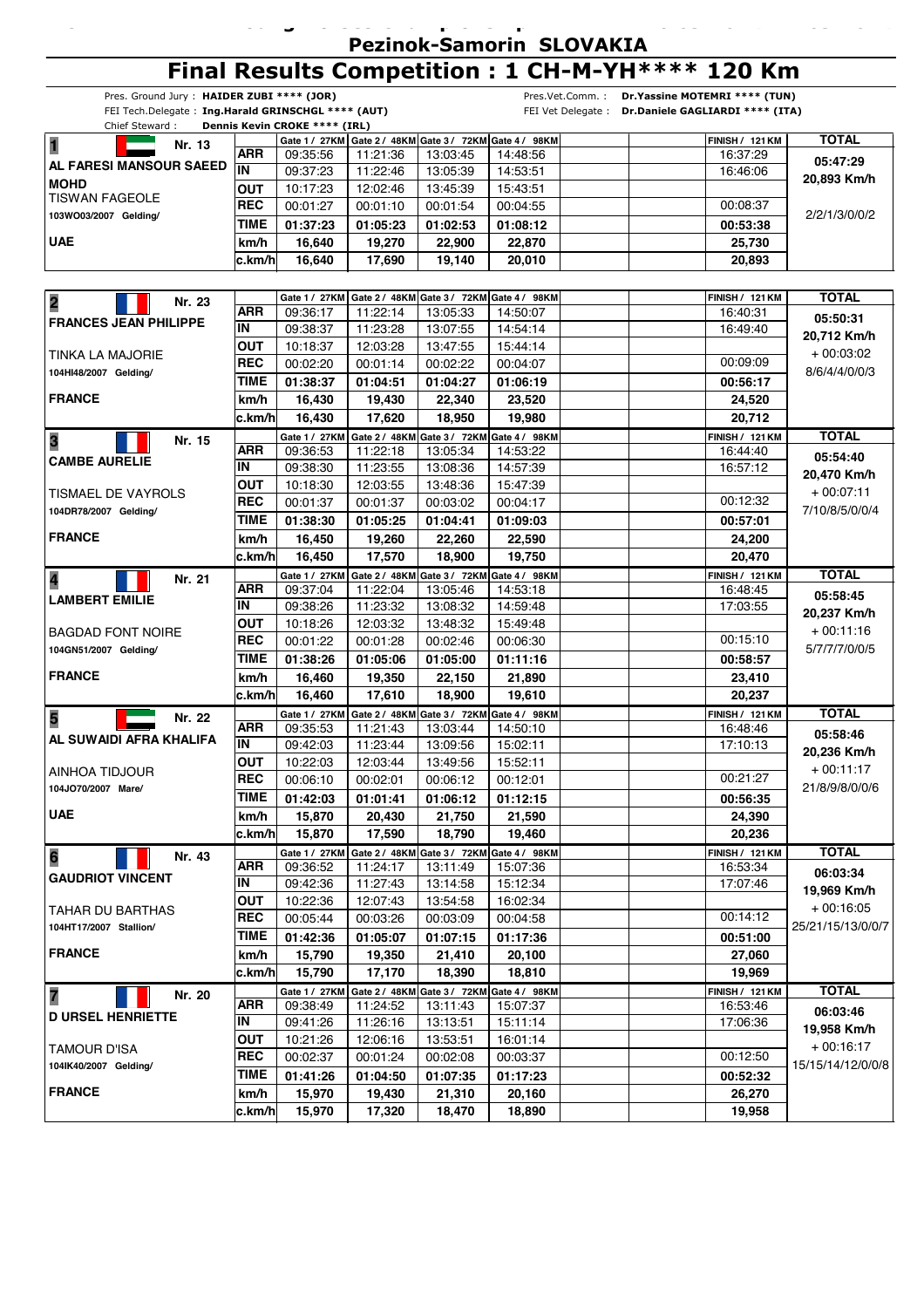**26.09.2014 27.09.2014 -**

## **Final Results Competition : 1 CH-M-YH\*\*\*\* 120 Km**

| Pres. Ground Jury: HAIDER ZUBI **** (JOR)          |                 |                                  |                      |                                                                     |                      | Pres.Vet.Comm.: Dr.Yassine MOTEMRI **** (TUN)      |                   |
|----------------------------------------------------|-----------------|----------------------------------|----------------------|---------------------------------------------------------------------|----------------------|----------------------------------------------------|-------------------|
| FEI Tech.Delegate: Ing.Harald GRINSCHGL **** (AUT) |                 |                                  |                      |                                                                     |                      | FEI Vet Delegate : Dr.Daniele GAGLIARDI **** (ITA) |                   |
| Chief Steward:                                     |                 | Dennis Kevin CROKE **** (IRL)    |                      |                                                                     |                      |                                                    |                   |
| 8<br>Nr. 14                                        | ARR             | 09:38:48                         | 11:24:43             | Gate 1 / 27KM Gate 2 / 48KM Gate 3 / 72KM Gate 4 / 98KM<br>13:11:44 | 15:07:38             | <b>FINISH / 121 KM</b><br>16:53:47                 | <b>TOTAL</b>      |
| <b>ATGER VIRGINIE</b>                              | IN              | 09:40:43                         | 11:26:00             | 13:13:24                                                            | 15:09:25             | 17:00:12                                           | 06:03:47          |
|                                                    | <b>OUT</b>      | 10:20:43                         | 12:06:00             | 13:53:24                                                            | 15:59:25             |                                                    | 19,957 Km/h       |
| LEIL DE JALIMA                                     | <b>REC</b>      | 00:01:55                         | 00:01:17             | 00:01:40                                                            | 00:01:47             | 00:06:25                                           | $+00:16:18$       |
| 104GU48/2007 Mare/                                 | TIME            | 01:40:43                         | 01:05:17             | 01:07:24                                                            | 01:16:01             | 00:54:22                                           | 13/13/13/9/0/0/9  |
| <b>FRANCE</b>                                      | km/h            | 16,080                           | 19,300               | 21,360                                                              | 20,520               | 25,380                                             |                   |
|                                                    | c.km/hl         | 16,080                           | 17,350               | 18,510                                                              | 19,000               | 19,957                                             |                   |
|                                                    |                 | Gate 1 / 27KM                    |                      | Gate 2 / 48KM Gate 3 / 72KM Gate 4 / 98KM                           |                      | <b>FINISH / 121 KM</b>                             | <b>TOTAL</b>      |
| 9<br>Nr. 30                                        | <b>ARR</b>      | 09:38:52                         | 11:24:00             | 13:11:26                                                            | 15:07:45             | 16:54:37                                           |                   |
| MARANI WLADIMIRO                                   | IN              | 09:41:49                         | 11:27:33             | 13:15:41                                                            | 15:10:50             | 17:03:24                                           | 06:04:37          |
|                                                    | <b>OUT</b>      | 10:21:49                         | 12:07:33             | 13:55:41                                                            | 16:00:50             |                                                    | 19,911 Km/h       |
| AIGOUAL DIMNAH                                     | <b>REC</b>      | 00:02:57                         | 00:03:33             | 00:04:15                                                            | 00:03:05             | 00:08:47                                           | $+00:17:08$       |
| 104DI95/2007 Mare/                                 | TIME            | 01:41:49                         | 01:05:44             | 01:08:08                                                            | 01:15:09             | 00:53:47                                           | 18/19/18/11/0/0/1 |
| <b>ITALY</b>                                       | km/h            | 15,910                           | 19,170               | 21,140                                                              | 20,760               | 25,660                                             |                   |
|                                                    | c.km/h          | 15,910                           | 17,190               | 18,330                                                              | 18,920               | 19,911                                             |                   |
|                                                    |                 | Gate 1 / 27KM                    |                      | Gate 2 / 48KM Gate 3 / 72KM Gate 4 / 98KM                           |                      | <b>FINISH / 121 KM</b>                             | <b>TOTAL</b>      |
| Nr. 17<br>10                                       | <b>ARR</b>      | 09:38:49                         | 11:24:46             | 13:11:46                                                            | 15:07:39             | 16:55:13                                           | 06:05:13          |
| <b>BOULENGER ENORA</b>                             | IN              | 09:39:52                         | 11:25:40             | 13:13:05                                                            | 15:09:53             | 17:02:42                                           | 19,879 Km/h       |
| TSIKA LA MAJORIE                                   | <b>OUT</b>      | 10:19:52                         | 12:05:40             | 13:53:05                                                            | 15:59:53             |                                                    | $+00:17:44$       |
| 104IV32/2007 Gelding/                              | <b>REC</b>      | 00:01:03                         | 00:00:54             | 00:01:19                                                            | 00:02:14             | 00:07:29                                           | 10/11/12/10/0/0/1 |
|                                                    | <b>TIME</b>     | 01:39:52                         | 01:05:48             | 01:07:25                                                            | 01:16:48             | 00:55:20                                           |                   |
| <b>FRANCE</b>                                      | km/h            | 16,220                           | 19,150               | 21,360                                                              | 20,310               | 24,940                                             |                   |
|                                                    | c.km/h          | 16,220                           | 17,380               | 18,530                                                              | 18,970               | 19,879                                             |                   |
| 11<br>Nr. 11<br>癌 -                                |                 | Gate 1 / 27KM                    |                      | Gate 2 / 48KM Gate 3 / 72KM Gate 4 / 98KM                           |                      | <b>FINISH / 121 KM</b>                             | <b>TOTAL</b>      |
| I YEBRA ALTIMIRAS SILVIA                           | <b>ARR</b>      | 09:38:46                         | 11:27:51             | 13:14:58                                                            | 15:10:25             | 17:02:15                                           | 06:12:15          |
|                                                    | IN              | 09:40:08                         | 11:28:33             | 13:21:42                                                            | 15:14:19             | 17:13:05                                           | 19,503 Km/h       |
| CHERIDA DE BOZOULS                                 | <b>OUT</b>      | 10:20:08                         | 12:08:33             | 14:01:42                                                            | 16:04:19             |                                                    | $+00:24:46$       |
| 103NX10/2007 Gelding/                              | <b>REC</b>      | 00:01:22                         | 00:00:42             | 00:06:44                                                            | 00:03:54             | 00:10:50                                           | 11/25/22/17/0/0/1 |
|                                                    | <b>TIME</b>     | 01:40:08                         | 01:08:25             | 01:13:09                                                            | 01:12:37             | 00:57:56                                           |                   |
| <b>SPAIN</b>                                       | km/h            | 16,180                           | 18,420               | 19,690                                                              | 21,480               | 23,820                                             |                   |
|                                                    | c.km/h          | 16,180                           | 17,090               | 17,870                                                              | 18,710               | 19,503                                             |                   |
| 12<br>Nr. 38<br>$\mathbb{R}^+$                     |                 | Gate 1 / 27KM                    |                      | Gate 2 / 48KM Gate 3 / 72KM Gate 4 / 98KM                           |                      | <b>FINISH / 121 KM</b>                             | <b>TOTAL</b>      |
| <b>HOFFMANN MARIO</b>                              | ARR<br>IN       | 09:40:16                         | 11:25:15             | 13:14:55                                                            | 15:10:23             | 17:02:17                                           | 06:12:17          |
|                                                    | <b>OUT</b>      | 09:41:53<br>10:21:53             | 11:27:08             | 13:19:41                                                            | 15:14:17             | 17:14:06                                           | 19,501 Km/h       |
| FADO DE VILAFORMIU                                 | <b>REC</b>      | 00:01:37                         | 12:07:08<br>00:01:53 | 13:59:41<br>00:04:46                                                | 16:04:17<br>00:03:54 | 00:11:49                                           | $+00:24:48$       |
| 103VS05/2007 Gelding/                              |                 | $\boxed{\mathsf{TIME}}$ 01:41:53 |                      |                                                                     |                      |                                                    | 20/16/21/16/0/0/1 |
| <b>SLOVAKIA</b>                                    |                 |                                  | 01:05:15             | 01:12:33                                                            | 01:14:36             | 00:58:00                                           |                   |
|                                                    | km/h<br>∣c.km/h | 15,900<br>15,900                 | 19,310<br>17,230     | 19,850<br>18,020                                                    | 20,910<br>18,710     | 23,790<br>19,501                                   |                   |
|                                                    |                 | Gate 1 / 27KM                    |                      |                                                                     |                      |                                                    | <b>TOTAL</b>      |
| 13<br>Nr. 12                                       | ARR             | 09:38:54                         | 11:24:44             | Gate 2 / 48KM Gate 3 / 72KM Gate 4 / 98KM<br>13:11:29               | 15:07:43             | <b>FINISH / 121 KM</b><br>17:02:23                 |                   |
| <b>ZURITA CASAS SARA</b>                           | IN              | 09:42:17                         | 11:28:22             | 13:15:51                                                            | 15:13:21             | 17:13:56                                           | 06:12:23          |
|                                                    | <b>OUT</b>      | 10:22:17                         | 12:08:22             | 13:55:51                                                            | 16:03:21             |                                                    | 19,496 Km/h       |
| <b>JUSSUF BELLE</b>                                | <b>REC</b>      | 00:03:23                         | 00:03:38             | 00:04:22                                                            | 00:05:38             | 00:11:33                                           | $+00:24:54$       |
| 104JO61/2007 Mare/                                 | <b>TIME</b>     | 01:42:17                         | 01:06:05             | 01:07:29                                                            | 01:17:30             | 00:59:02                                           | 22/23/19/14/0/0/1 |
| <b>SPAIN</b>                                       | km/h            | 15,840                           | 19,070               | 21,340                                                              | 20,130               | 23,380                                             |                   |
|                                                    | c.km/h          | 15,840                           | 17,110               | 18,320                                                              | 18,760               | 19,496                                             |                   |
| Nr. 25                                             |                 | Gate 1 / 27KM                    |                      | Gate 2 / 48KM Gate 3 / 72KM Gate 4 / 98KM                           |                      | <b>FINISH / 121 KM</b>                             | <b>TOTAL</b>      |
| 14                                                 | ARR             | 09:38:47                         | 11:27:51             | 13:23:12                                                            | 15:24:31             | 17:23:58                                           | 06:33:58          |
| <b>MOSTI LAURENT</b>                               | IN              | 09:42:57                         | 11:30:10             | 13:26:45                                                            | 15:31:55             | 17:36:30                                           | 18,428 Km/h       |
| <b>TONIC FOLIE</b>                                 | OUT             | 10:22:57                         | 12:10:10             | 14:06:45                                                            | 16:21:55             |                                                    | + 00:46:29        |
| 104HB61/2007 Mare/                                 | <b>REC</b>      | 00:04:10                         | 00:02:19             | 00:03:33                                                            | 00:07:24             | 00:12:32                                           | 26/27/24/20/0/0/1 |
|                                                    | <b>TIME</b>     | 01:42:57                         | 01:07:13             | 01:16:35                                                            | 01:25:10             | 01:02:03                                           |                   |
| <b>FRANCE</b>                                      | km/h            | 15,740                           | 18,750               | 18,800                                                              | 18,320               | 22,240                                             |                   |
|                                                    | c.km/h          | 15,740                           | 16,920               | 17,510                                                              | 17,720               | 18,428                                             |                   |
| 15<br>Nr. 19                                       |                 | Gate 1 / 27KM                    |                      | Gate 2 / 48KM Gate 3 / 72KM Gate 4 / 98KM                           |                      | <b>FINISH / 121 KM</b>                             | <b>TOTAL</b>      |
| <b>CHAKIL SARAH</b>                                | ARR             | 09:40:03                         | 11:28:04             | 13:23:13                                                            | 15:29:39             | 17:48:44                                           | 06:58:44          |
|                                                    | IN              | 09:42:25                         | 11:30:03             | 13:25:41                                                            | 15:32:40             | 17:53:22                                           | 17,338 Km/h       |
| CATELLE DES BRUYERES                               | <b>OUT</b>      | 10:22:25                         | 12:10:03             | 14:05:41                                                            | 16:22:40             |                                                    | + 01:11:15        |
| 104HJ72/2007 Mare/                                 | <b>REC</b>      | 00:02:22                         | 00:01:59             | 00:02:28                                                            | 00:03:01             | 00:04:38                                           | 23/26/23/21/0/0/1 |
|                                                    | <b>TIME</b>     | 01:42:25                         | 01:07:38             | 01:15:38                                                            | 01:26:59             | 01:26:04                                           |                   |
| <b>FRANCE</b>                                      | km/h            | 15,820                           | 18,630               | 19,040                                                              | 17,930               | 16,030                                             |                   |
|                                                    | c.km/h          | 15,820                           | 16,940               | 17,580                                                              | 17,680               | 17,338                                             |                   |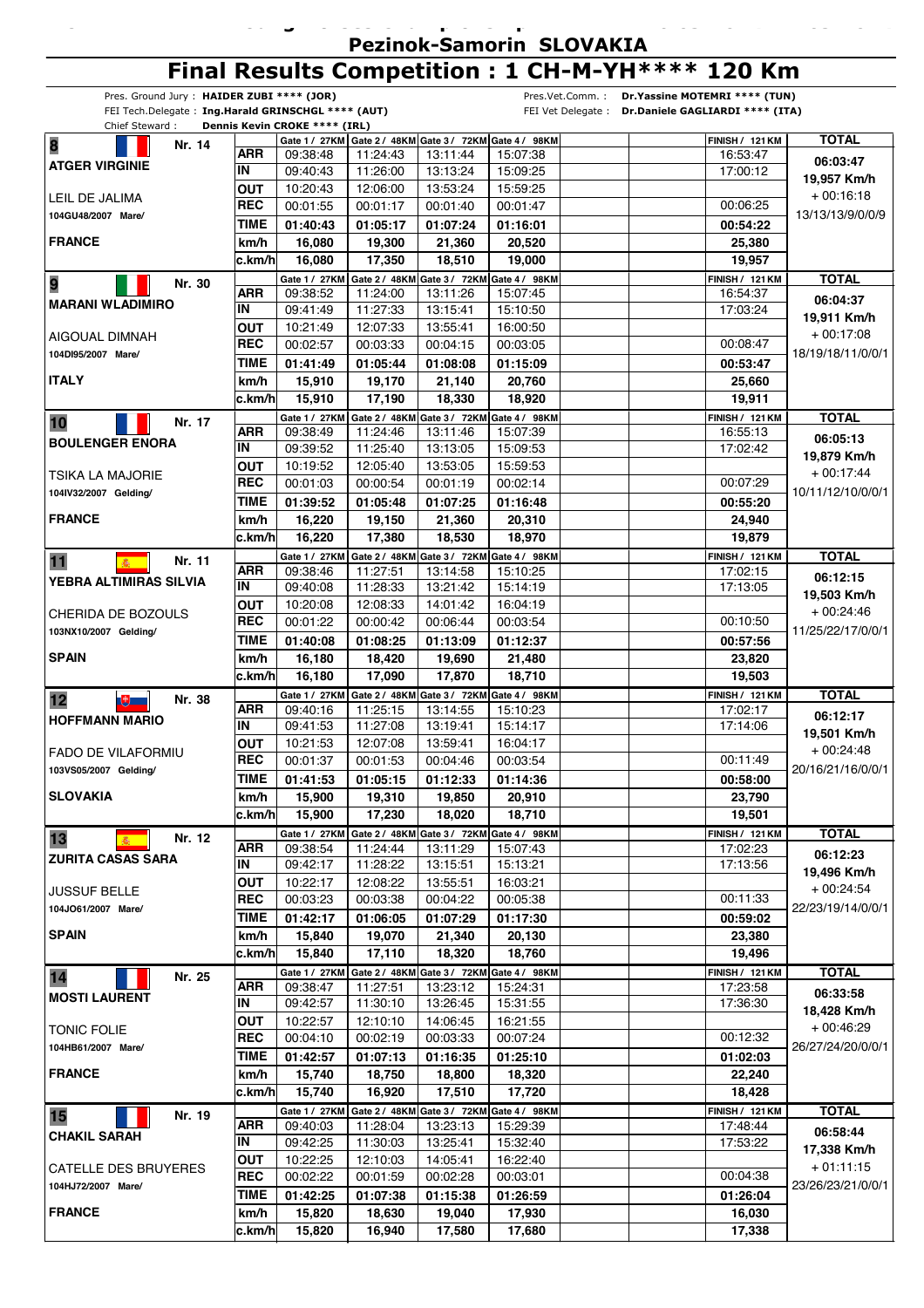**26.09.2014 27.09.2014 -**

# **Final Results Competition : 1 CH-M-YH\*\*\*\* 120 Km**

| Pres. Ground Jury: HAIDER ZUBI **** (JOR)          |             |                               |          |                                           |                                                         | Pres.Vet.Comm.: Dr.Yassine MOTEMRI **** (TUN)      |                                       |
|----------------------------------------------------|-------------|-------------------------------|----------|-------------------------------------------|---------------------------------------------------------|----------------------------------------------------|---------------------------------------|
| FEI Tech.Delegate: Ing.Harald GRINSCHGL **** (AUT) |             |                               |          |                                           |                                                         | FEI Vet Delegate : Dr.Daniele GAGLIARDI **** (ITA) |                                       |
| Chief Steward:                                     |             | Dennis Kevin CROKE **** (IRL) |          |                                           | Gate 1 / 27KM Gate 2 / 48KM Gate 3 / 72KM Gate 4 / 98KM | <b>FINISH / 121 KM</b>                             | <b>TOTAL</b>                          |
| 16<br>Nr. 8                                        | ARR         | 09:52:56                      | 11:54:15 | 13:50:48                                  | 16:12:13                                                | 18:31:53                                           |                                       |
| <b>LORENCOVA SILVIE</b>                            | IN          | 10:00:54                      | 11:57:20 | 13:57:54                                  | 16:18:33                                                | 18:42:42                                           | 07:41:53                              |
|                                                    | <b>OUT</b>  | 10:40:54                      | 12:37:20 | 14:37:54                                  | 17:08:33                                                |                                                    | 15,718 Km/h                           |
| <b>TOZEUR DU SAUVETERRE</b>                        | <b>REC</b>  | 00:07:58                      | 00:03:05 | 00:07:06                                  | 00:06:20                                                | 00:10:49                                           | $+01:54:24$                           |
| 104GT92/2007 Gelding/                              | <b>TIME</b> | 02:00:54                      | 01:16:26 | 01:20:34                                  | 01:40:39                                                | 01:23:20                                           | 38/37/30/26/0/0/1                     |
| <b>CZECH REPUBLIC</b>                              | km/h        | 13,400                        | 16,480   | 17,870                                    | 15,500                                                  | 16,560                                             |                                       |
|                                                    | c.km/h      | 13,400                        | 14,590   | 15,550                                    | 15,530                                                  | 15,718                                             |                                       |
| 17<br>Nr. 39                                       |             | Gate 1 / 27KM                 |          | Gate 2 / 48KM Gate 3 / 72KM Gate 4 / 98KM |                                                         | <b>FINISH / 121 KM</b>                             | <b>TOTAL</b>                          |
| $\mathbb{R}^+$                                     | ARR         | 09:45:54                      | 11:49:27 | 13:50:56                                  | 16:12:11                                                | 18:31:54                                           | 07:41:54                              |
| <b>STAROVECKA LUCIA</b>                            | IN          | 09:49:18                      | 11:51:53 | 13:58:06                                  | 16:16:55                                                | 18:42:38                                           | 15,718 Km/h                           |
|                                                    | <b>OUT</b>  | 10:29:18                      | 12:31:53 | 14:38:06                                  | 17:06:55                                                |                                                    | $+01:54:25$                           |
| KATAKI                                             | <b>REC</b>  | 00:03:24                      | 00:02:26 | 00:07:10                                  | 00:04:44                                                | 00:10:44                                           | 30/31/31/25/0/0/1                     |
| 104AB06/2007 Mare/                                 | <b>TIME</b> | 01:49:18                      | 01:22:35 | 01:26:13                                  | 01:38:49                                                | 01:24:59                                           |                                       |
| <b>SLOVAKIA</b>                                    | km/h        | 14,820                        | 15,260   | 16,700                                    | 15,790                                                  | 16,240                                             |                                       |
|                                                    | c.km/hl     | 14.820                        | 15.010   | 15,530                                    | 15,600                                                  | 15,718                                             |                                       |
| 18<br>Nr. 47                                       |             | Gate 1 / 27KM                 |          |                                           | Gate 2 / 48KM Gate 3 / 72KM Gate 4 / 98KM               | <b>FINISH / 121 KM</b>                             | <b>TOTAL</b>                          |
|                                                    | <b>ARR</b>  | 10:10:20                      | 12:11:13 | 14:14:35                                  | 16:30:48                                                | 18:40:14                                           | 07:50:14<br>15,439 Km/h<br>+ 02:02:45 |
| <b>TILLMAN CHARLOTTE</b>                           | IN          | 10:11:57                      | 12:12:48 | 14:16:38                                  | 16:33:15                                                | 18:45:30                                           |                                       |
| PAMILLJAH                                          | <b>OUT</b>  | 10:51:57                      | 12:52:48 | 14:56:38                                  | 17:23:15                                                |                                                    |                                       |
| 104IV50/2007 Mare/                                 | <b>REC</b>  | 00:01:37                      | 00:01:35 | 00:02:03                                  | 00:02:27                                                | 00:05:16                                           | 39/38/32/27/0/0/1                     |
|                                                    | <b>TIME</b> | 02:11:57                      | 01:20:51 | 01:23:50                                  | 01:36:37                                                | 01:16:59                                           |                                       |
| <b>SWEDEN</b>                                      | km/h        | 12,280                        | 15,580   | 17,180                                    | 16,150                                                  | 17,930                                             |                                       |
|                                                    | c.km/h      | 12,280                        | 13,530   | 14,560                                    | 14,950                                                  | 15,439                                             |                                       |
| 19<br>Nr. 40<br><b>LED</b>                         |             | Gate 1 / 27KM                 |          | Gate 2 / 48KM Gate 3 / 72KM Gate 4 / 98KM |                                                         | <b>FINISH / 121 KM</b>                             | <b>TOTAL</b>                          |
| <b>SUPEKOVA MICHAELA</b>                           | <b>ARR</b>  | 09:45:56                      | 11:49:27 | 14:14:52                                  | 16:30:55                                                | 19:09:07                                           | 08:19:07                              |
|                                                    | IN          | 09:49:30                      | 11:52:35 | 14:17:43                                  | 16:33:31                                                | 19:16:56                                           | 14,546 Km/h                           |
| SAMAHI B                                           | <b>OUT</b>  | 10:29:30                      | 12:32:35 | 14:57:43                                  | 17:23:31                                                |                                                    | + 02:31:38                            |
| 104KX24/2007 Gelding/                              | <b>REC</b>  | 00:03:34                      | 00:03:08 | 00:02:51                                  | 00:02:36                                                | 00:07:49                                           | 31/33/33/28/0/0/2                     |
|                                                    | TIME        | 01:49:30                      | 01:23:05 | 01:45:08                                  | 01:35:48                                                | 01:45:36                                           |                                       |
| <b>SLOVAKIA</b>                                    | km/h        | 14,790                        | 15,170   | 13,700                                    | 16,280                                                  | 13,070                                             |                                       |
|                                                    | c.km/h      | 14,790                        | 14,950   | 14,510                                    | 14,940                                                  | 14,546                                             |                                       |
| Nr. 36<br>20                                       |             | Gate 1 / 27KM                 |          |                                           | Gate 2 / 48KM Gate 3 / 72KM Gate 4 / 98KM               | <b>FINISH / 121 KM</b>                             | <b>TOTAL</b>                          |
| <b>SZLEZYNGIER-JAGIELSKA</b>                       | <b>ARR</b>  | 10:12:16                      | 12:24:19 | 14:54:19                                  | 17:28:29                                                | 20:16:59                                           | 09:26:59                              |
| <b>BEATA</b>                                       | IN          | 10:20:55                      | 12:28:23 | 15:01:37                                  | 17:33:07                                                | 20:22:46                                           | 12,805 Km/h                           |
| <b>ZBRUCZ</b>                                      | <b>OUT</b>  | 11:00:55                      | 13:08:23 | 15:41:37                                  | 18:23:07                                                |                                                    | + 03:39:30                            |
| 104CW55/2007 Gelding/                              | <b>REC</b>  | 00:08:39                      | 00:04:04 | 00:07:18                                  | 00:04:38                                                | 00:05:47                                           | 41/39/35/29/0/0/2                     |
|                                                    | <b>TIME</b> | 02:20:55                      | 01:27:28 | 01:53:14                                  | 01:51:30                                                | 01:53:52                                           |                                       |
| <b>POLAND</b>                                      | km/h        | 11,500                        | 14,410   | 12,720                                    | 13,990                                                  | 12,120                                             |                                       |
|                                                    | c.km/h      | 11,500                        | 12,610   | 12,650                                    | 12,980                                                  | 12,805                                             |                                       |

| Nr. 16                                            |             |          |          |          | Gate 1 / 27KM Gate 2 / 48KM Gate 3 / 72KM Gate 4 / 98KM |  | FINISH / 121 KM | <b>TOTAL</b>       |
|---------------------------------------------------|-------------|----------|----------|----------|---------------------------------------------------------|--|-----------------|--------------------|
|                                                   | <b>ARR</b>  | 09:35:58 | 11:21:39 | 13:03:54 | 14:48:54                                                |  | 16:36:39        |                    |
| <b>AL MAKTOUM SH HAMED</b>                        | İΙN         | 09:38:21 | 1:23:12  | 13:05:55 | 14:51:24                                                |  | 16:43:53        | <b>Finish Line</b> |
| <b>DALMOOK</b>                                    | lout        | 10:18:21 | 12:03:12 | 13:45:55 | 15:41:24                                                |  |                 | lame               |
| <b>INORMANDY</b>                                  | <b>REC</b>  | 00:02:23 | 00:01:33 | 00:02:01 | 00:02:30                                                |  | 00:07:14        |                    |
| 104EJ38/2007 Gelding/ALEX LUQUE<br><b>I MORAL</b> | <b>TIME</b> | 01:38:21 | 01:04:51 | 01:02:43 | 01:05:29                                                |  | 00:55:15        |                    |
| <b>UAE</b>                                        | km/h        | 16.470   | 19.430   | 22.960   | 23.820                                                  |  | 24.980          |                    |
|                                                   | c.km/h      | 16.470   | 17.650   | 19.120   | 20.180                                                  |  | 20,943          |                    |

| Nr. 77                               |             |          |          |          | Gate 1 / 27KM Gate 2 / 48KM Gate 3 / 72KM Gate 4 / 98KM |  | FINISH / 121 KM | TOTAL  |
|--------------------------------------|-------------|----------|----------|----------|---------------------------------------------------------|--|-----------------|--------|
|                                      | <b>ARR</b>  | 09:35:59 | 11:21:43 | 13:03:48 | 14:48:55                                                |  |                 |        |
| AL KHAYARI SAEED HAMOUD IN           |             | 09:37:27 | 11:23:05 | 13:05:58 | 14:52:57                                                |  |                 | Gate 4 |
| <b>SAEED</b><br><b>OSTRO DI CHIA</b> | <b>OUT</b>  | 10:17:27 | 12:03:05 | 13:45:58 | 15:42:57                                                |  |                 | lame   |
| 104KN11/2007 Geldina/                | <b>IREC</b> | 00:01:28 | 00:01:22 | 00:02:10 | 00:04:02                                                |  |                 |        |
|                                      | <b>TIME</b> | 01:37:27 | 01:05:38 | 01:02:53 | 01:06:59                                                |  |                 |        |
| <b>UAE</b>                           | km/h        | 16.620   | 19.200   | 22,900   | 23.290                                                  |  |                 |        |
|                                      | c.km/hl     | 16.620   | 17.660   | 19.120   | 20,070                                                  |  |                 |        |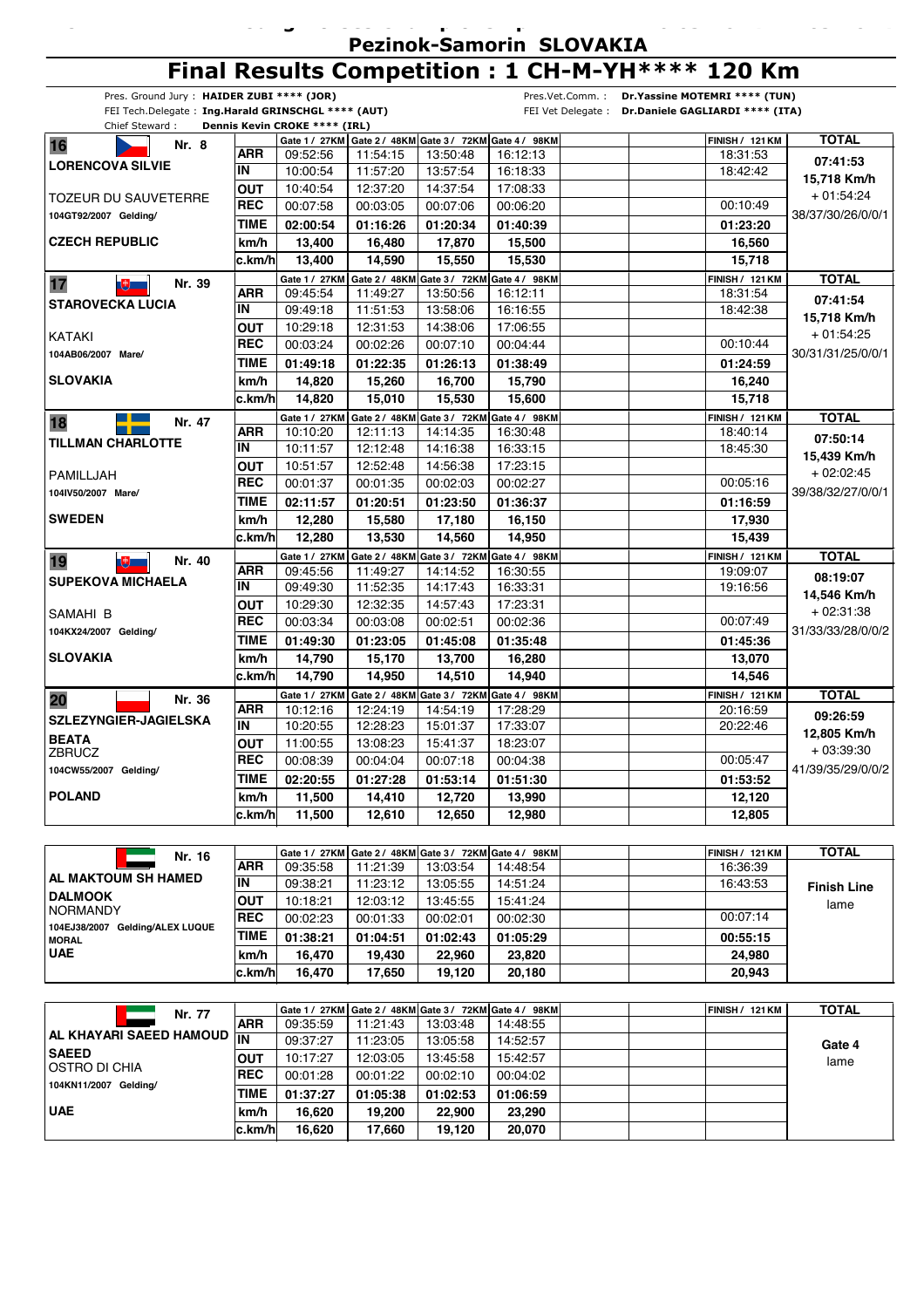**26.09.2014 27.09.2014 -**

## **Final Results Competition : 1 CH-M-YH\*\*\*\* 120 Km**

**CH-M-YH\*\*\*\* Young Horses Championship**

|                           |        | Pres. Ground Jury: HAIDER ZUBI **** (JOR) | FEI Tech.Delegate: Ing.Harald GRINSCHGL **** (AUT) |                           |                                                         |                             | Pres.Vet.Comm.: Dr.Yassine MOTEMRI **** (TUN)<br>FEI Vet Delegate : Dr.Daniele GAGLIARDI **** (ITA) |                        |              |
|---------------------------|--------|-------------------------------------------|----------------------------------------------------|---------------------------|---------------------------------------------------------|-----------------------------|-----------------------------------------------------------------------------------------------------|------------------------|--------------|
| Chief Steward:            |        |                                           | Dennis Kevin CROKE **** (IRL)                      |                           |                                                         |                             |                                                                                                     |                        |              |
|                           | Nr. 10 |                                           |                                                    |                           | Gate 1 / 27KM Gate 2 / 48KM Gate 3 / 72KM Gate 4 / 98KM |                             |                                                                                                     | <b>FINISH / 121 KM</b> | <b>TOTAL</b> |
|                           |        | ARR                                       | 09:36:18                                           | 11:22:22                  | 13:05:36                                                | 14:50:08                    |                                                                                                     |                        |              |
| <b>GONZALEZ GUARDIA</b>   |        | IN                                        | 09:39:33                                           | 11:23:45                  | 13:08:03                                                | 14:59:28                    |                                                                                                     |                        | Gate 4       |
| <b>EULALIA</b>            |        | OUT                                       | 10:19:33                                           | 12:03:45                  | 13:48:03                                                | 15:49:28                    |                                                                                                     |                        | lame         |
| <b>NE ALTAI</b>           |        | <b>REC</b>                                | 00:03:15                                           | 00:01:23                  | 00:02:27                                                | 00:09:20                    |                                                                                                     |                        |              |
| 104FT06/2007 Gelding/     |        | TIME                                      | 01:39:33                                           | 01:04:12                  | 01:04:18                                                | 01:11:25                    |                                                                                                     |                        |              |
| <b>SPAIN</b>              |        | km/h                                      | 16,270                                             | 19,630                    | 22,400                                                  | 21,840                      |                                                                                                     |                        |              |
|                           |        | c.km/h                                    | 16,270                                             | 17,590                    | 18,940                                                  | 19,630                      |                                                                                                     |                        |              |
|                           |        |                                           |                                                    |                           |                                                         |                             |                                                                                                     |                        |              |
|                           |        |                                           | Gate 1 / 27KM                                      |                           | Gate 2 / 48KM Gate 3 / 72KM Gate 4 / 98KM               |                             |                                                                                                     | <b>FINISH / 121 KM</b> | <b>TOTAL</b> |
| $\circledast$             | Nr. 46 | ARR                                       | 09:38:55                                           | 11:24:42                  | 13:11:31                                                | 15:07:40                    |                                                                                                     |                        |              |
| <b>CACHIRINKA FILIPE</b>  |        | IN                                        | 09:42:26                                           | 11:27:42                  | 13:15:35                                                | 15:13:35                    |                                                                                                     |                        | Gate 4       |
|                           |        | OUT                                       | 10:22:26                                           | 12:07:42                  | 13:55:35                                                | 16:03:35                    |                                                                                                     |                        | metabolic    |
| O'BAJAN BANDITA           |        | <b>REC</b>                                | 00:03:31                                           | 00:03:00                  | 00:04:04                                                | 00:05:55                    |                                                                                                     |                        |              |
| 104EK59/2007 Gelding/     |        | <b>TIME</b>                               | 01:42:26                                           | 01:05:16                  | 01:07:53                                                | 01:18:00                    |                                                                                                     |                        |              |
| <b>PORTUGAL</b>           |        | km/h                                      | 15,820                                             | 19,310                    | 21,210                                                  | 20,000                      |                                                                                                     |                        |              |
|                           |        | c.km/h                                    | 15,820                                             | 17,170                    | 18,340                                                  | 18,750                      |                                                                                                     |                        |              |
|                           |        |                                           | Gate 1 / 27KM                                      |                           | Gate 2 / 48KM Gate 3 / 72KM Gate 4 / 98KM               |                             |                                                                                                     | <b>FINISH / 121 KM</b> | <b>TOTAL</b> |
|                           | Nr. 45 | <b>ARR</b>                                | 09:36:07                                           | 11:23:49                  | 13:09:50                                                | 15:07:48                    |                                                                                                     |                        |              |
| <b>KIKAS MARIAN</b>       |        | IN                                        | 09:41:28                                           | 11:27:22                  | 13:12:55                                                | 15:17:40                    |                                                                                                     |                        | Gate 4       |
|                           |        | OUT                                       | 10:21:28                                           | 12:07:22                  | 13:52:55                                                | 16:07:40                    |                                                                                                     |                        | lame         |
| <b>JALISZKO</b>           |        | <b>REC</b>                                | 00:05:21                                           | 00:03:33                  | 00:03:05                                                | 00:09:52                    |                                                                                                     |                        |              |
| 104AP95/2007 Gelding/     |        | TIME                                      | 01:41:28                                           | 01:05:54                  | 01:05:33                                                | 01:24:45                    |                                                                                                     |                        |              |
| <b>ESTONIA</b>            |        | km/h                                      | 15,970                                             | 19,120                    | 21,970                                                  | 18,410                      |                                                                                                     |                        |              |
|                           |        | c.km/h                                    | 15,970                                             | 17,210                    | 18,550                                                  | 18,510                      |                                                                                                     |                        |              |
|                           |        |                                           |                                                    |                           | Gate 2 / 48KM Gate 3 / 72KM Gate 4 / 98KM               |                             |                                                                                                     |                        | <b>TOTAL</b> |
|                           | Nr. 4  | ARR                                       | Gate 1 / 27KM<br>09:36:01                          | 11:23:51                  | 13:11:38                                                | 15:18:27                    |                                                                                                     | <b>FINISH / 121 KM</b> |              |
| <b>LIPOVAC IVA</b>        |        | IN                                        | 09:41:52                                           | 11:27:52                  | 13:19:28                                                | 15:26:19                    |                                                                                                     |                        |              |
|                           |        | <b>OUT</b>                                | 10:21:52                                           | 12:07:52                  | 13:59:28                                                | 16:16:19                    |                                                                                                     |                        | Gate 4       |
| THOR                      |        | <b>REC</b>                                | 00:05:51                                           | 00:04:01                  | 00:07:50                                                | 00:07:52                    |                                                                                                     |                        | lame         |
| 104CX98/2007 Gelding/     |        | TIME                                      | 01:41:52                                           | 01:06:00                  | 01:11:36                                                | 01:26:51                    |                                                                                                     |                        |              |
| <b>CROATIA</b>            |        | km/h                                      | 15,900                                             | 19,090                    | 20,110                                                  | 17,960                      |                                                                                                     |                        |              |
|                           |        | c.km/h                                    | 15,900                                             | 17,160                    | 18,040                                                  | 18,020                      |                                                                                                     |                        |              |
|                           |        |                                           |                                                    |                           |                                                         | Gate 3 / 72KM Gate 4 / 98KM |                                                                                                     | <b>FINISH / 121 KM</b> | <b>TOTAL</b> |
|                           | Nr. 33 | ARR                                       | Gate 1 / 27KM<br>09:52:58                          | Gate 2 / 48KM<br>11:47:55 | 13:44:29                                                | 15:48:37                    |                                                                                                     |                        |              |
| <b>SERIOLI DANIELE</b>    |        | IN                                        | 09:54:57                                           | 11:49:28                  | 13:48:00                                                | 15:53:37                    |                                                                                                     |                        |              |
|                           |        | <b>OUT</b>                                | 10:34:57                                           | 12:29:28                  | 14:28:00                                                | 16:43:37                    |                                                                                                     |                        | Gate 4       |
| <b>GRISU DELL'ORSETTA</b> |        | <b>REC</b>                                | 00:01:59                                           | 00:01:33                  | 00:03:31                                                | 00:05:00                    |                                                                                                     |                        | retired      |
| 104KQ69/2007 Stallion/    |        | TIME                                      | 01:54:57                                           | 01:14:31                  | 01:18:32                                                | 01:25:37                    |                                                                                                     |                        |              |
| <b>ITALY</b>              |        | km/h                                      | 14,090                                             | 16,910                    | 18,340                                                  | 18,220                      |                                                                                                     |                        |              |
|                           |        | c.km/hl                                   | 14,090                                             | 15,200                    | 16,120                                                  | 16,630                      |                                                                                                     |                        |              |
|                           |        |                                           |                                                    |                           | Gate 2 / 48KM Gate 3 / 72KM Gate 4 / 98KM               |                             |                                                                                                     | <b>FINISH / 121 KM</b> | <b>TOTAL</b> |
|                           | Nr. 34 | <b>ARR</b>                                | Gate 1 / 27KM<br>09:38:51                          | 11:23:50                  | 13:24:14                                                | 15:57:26                    |                                                                                                     |                        |              |
| <b>DRAZBA IZABELA</b>     |        | IN                                        | 09:40:40                                           | 11:26:03                  | 13:27:01                                                | 16:00:02                    |                                                                                                     |                        | Gate 4       |
|                           |        | OUT                                       | 10:20:40                                           | 12:06:03                  | 14:07:01                                                | 16:50:02                    |                                                                                                     |                        |              |
| <b>DEBIUT</b>             |        | <b>REC</b>                                | 00:01:49                                           | 00:02:13                  | 00:02:47                                                | 00:02:36                    |                                                                                                     |                        | lame         |
| 104BN73/2007 Stallion/    |        | TIME                                      | 01:40:40                                           | 01:05:23                  | 01:20:58                                                | 01:53:01                    |                                                                                                     |                        |              |
| <b>POLAND</b>             |        | km/h                                      | 16,090                                             | 19,270                    | 17,790                                                  | 13,800                      |                                                                                                     |                        |              |
|                           |        | c.km/h                                    | 16,090                                             | 17,340                    | 17,490                                                  | 16,330                      |                                                                                                     |                        |              |
|                           |        |                                           |                                                    |                           |                                                         |                             |                                                                                                     |                        | <b>TOTAL</b> |
|                           | Nr. 44 | ARR                                       | Gate 1 / 27KM<br>09:53:00                          | 11:48:02                  | Gate 2 / 48KM Gate 3 / 72KM Gate 4 / 98KM<br>13:50:46   | 15:59:31                    |                                                                                                     | <b>FINISH / 121 KM</b> |              |
| <b>GARATTI SIMONA</b>     |        | IN                                        | 09:55:58                                           | 11:53:14                  | 13:53:31                                                | 16:03:20                    |                                                                                                     |                        |              |
|                           |        | OUT                                       | 10:35:58                                           | 12:33:14                  | 14:33:31                                                | 16:53:20                    |                                                                                                     |                        | Gate 4       |
| <b>ASTAFENDI</b>          |        | <b>REC</b>                                | 00:02:58                                           | 00:05:12                  | 00:02:45                                                | 00:03:49                    |                                                                                                     |                        | lame         |
| 104EG59/2007 Gelding/     |        | TIME                                      | 01:55:58                                           |                           |                                                         |                             |                                                                                                     |                        |              |
| <b>ITALY</b>              |        | km/h                                      | 13,970                                             | 01:17:16                  | 01:20:17                                                | 01:29:49                    |                                                                                                     |                        |              |
|                           |        |                                           |                                                    | 16,310                    | 17,940                                                  | 17,370                      |                                                                                                     |                        |              |
|                           |        | c.km/h                                    | 13,970                                             | 14,900                    | 15,790                                                  | 16,180                      |                                                                                                     |                        |              |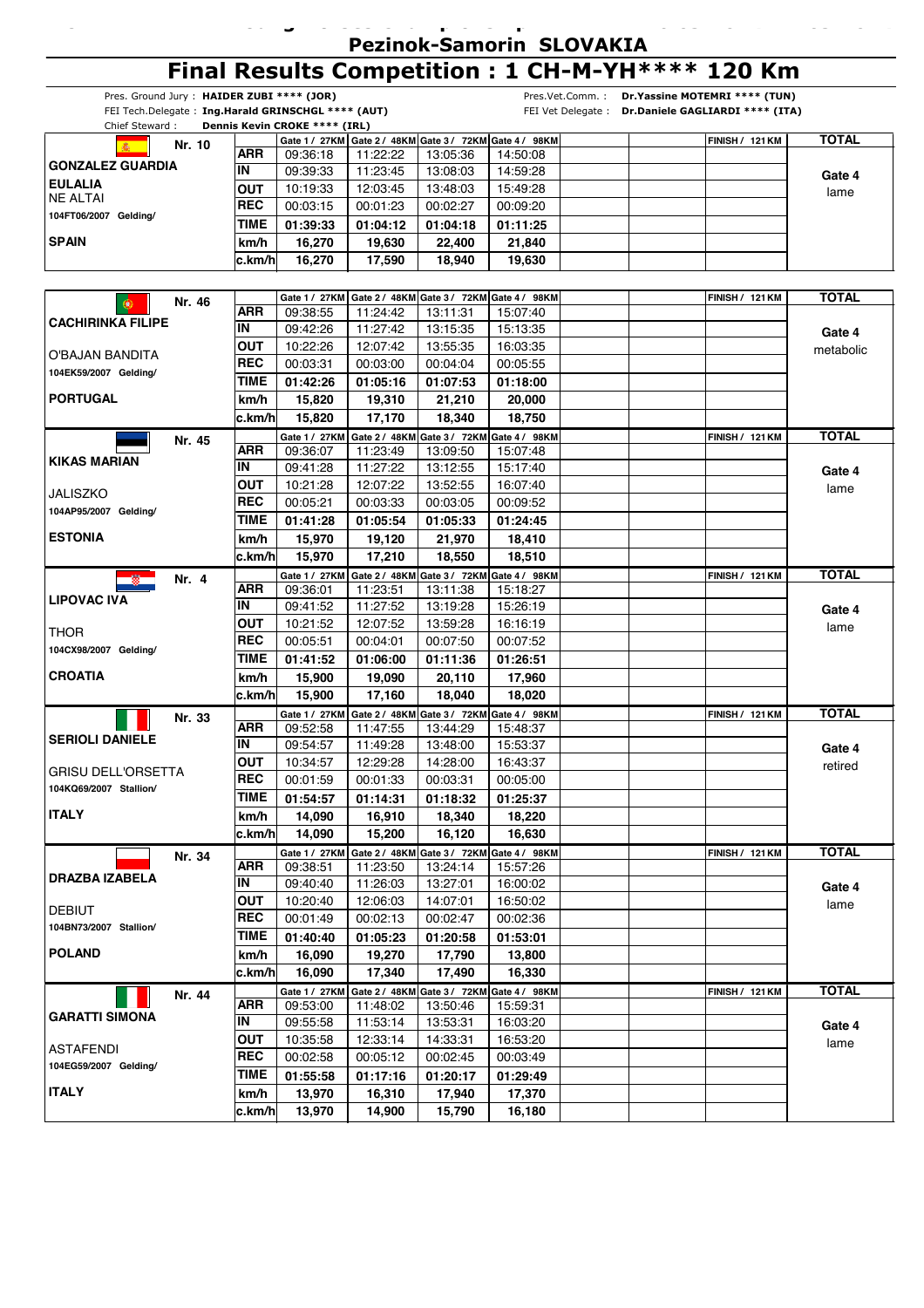| ----- <i>-</i> --------------------------- |  |
|--------------------------------------------|--|
| <b>Pezinok-Samorin SLOVAKIA</b>            |  |

**26.09.2014 27.09.2014 -**

**Gate 3** lame

## **Final Results Competition : 1 CH-M-YH\*\*\*\* 120 Km**

|                                                    |                          |                               |                      |          | Final Results Competition: I CH-M-TH $\mathbb{R}^{n\times n\times n}$ | IZU NIII                                           |              |
|----------------------------------------------------|--------------------------|-------------------------------|----------------------|----------|-----------------------------------------------------------------------|----------------------------------------------------|--------------|
| Pres. Ground Jury: HAIDER ZUBI **** (JOR)          |                          |                               |                      |          |                                                                       | Pres.Vet.Comm.: Dr.Yassine MOTEMRI **** (TUN)      |              |
| FEI Tech.Delegate: Ing.Harald GRINSCHGL **** (AUT) |                          |                               |                      |          |                                                                       | FEI Vet Delegate : Dr.Daniele GAGLIARDI **** (ITA) |              |
| Chief Steward:                                     |                          | Dennis Kevin CROKE **** (IRL) |                      |          |                                                                       |                                                    |              |
| Nr. 27                                             | ARR                      |                               |                      | 13:05:36 | Gate 1 / 27KM Gate 2 / 48KM Gate 3 / 72KM Gate 4 / 98KM               | <b>FINISH / 121 KM</b>                             | <b>TOTAL</b> |
| <b>TILQUIN GREGOIRE</b>                            | IN                       | 09:35:57<br>09:38:28          | 11:21:07<br>11:23:09 | 13:08:07 |                                                                       |                                                    |              |
|                                                    | <b>OUT</b>               | 10:18:28                      | 12:03:09             |          |                                                                       |                                                    | Gate 3       |
| <b>TOPAZE ARVOR</b>                                | <b>REC</b>               | 00:02:31                      | 00:02:02             | 13:48:07 |                                                                       |                                                    | lame         |
| 104MJ75/2007 Mare/                                 |                          |                               |                      | 00:02:31 |                                                                       |                                                    |              |
|                                                    | TIME                     | 01:38:28                      | 01:04:41             | 01:04:58 |                                                                       |                                                    |              |
| <b>FRANCE</b>                                      | km/h                     | 16,450                        | 19.480               | 22,170   |                                                                       |                                                    |              |
|                                                    | lc.km/hl                 | 16,450                        | 17,650               | 18,940   |                                                                       |                                                    |              |
| Nr. 2                                              |                          |                               |                      |          | Gate 1 / 27KM Gate 2 / 48KM Gate 3 / 72KM Gate 4 / 98KM               | <b>FINISH / 121 KM</b>                             | <b>TOTAL</b> |
| <b>LANG RENATE</b>                                 | ARR<br>IN                | 09:38:51<br>09:41:15          | 11:23:48<br>11:25:45 | 13:09:48 |                                                                       |                                                    |              |
|                                                    |                          |                               |                      | 13:12:44 |                                                                       |                                                    | Gate 3       |
| <b>TOISON D'OR LARZAC</b>                          | <b>OUT</b><br><b>REC</b> | 10:21:15                      | 12:05:45             | 13:52:44 |                                                                       |                                                    | lame         |
| 104IV67/2007 Mare/                                 |                          | 00:02:24                      | 00:01:57             | 00:02:56 |                                                                       |                                                    |              |
|                                                    | TIME                     | 01:41:15                      | 01:04:30             | 01:06:59 |                                                                       |                                                    |              |
| <b>AUSTRIA</b>                                     | km/h                     | 16,000                        | 19.530               | 21,500   |                                                                       |                                                    |              |
|                                                    | c.km/hl                  | 16,000                        | 17,380               | 18,560   |                                                                       |                                                    |              |
| Nr. 28                                             |                          | Gate 1 / 27KM                 |                      |          | Gate 2 / 48KM Gate 3 / 72KM Gate 4 / 98KM                             | <b>FINISH / 121 KM</b>                             | <b>TOTAL</b> |
| <b>KLINGBEIL URSULA</b>                            | ARR<br>IN                | 09:38:53                      | 11:23:51             | 13:11:32 |                                                                       |                                                    |              |
|                                                    |                          | 09:41:46                      | 11:27:19             | 13:15:27 |                                                                       |                                                    | Gate 3       |
| AID <sub>2</sub>                                   | OUT                      | 10:21:46                      | 12:07:19             | 13:55:27 |                                                                       |                                                    | lame         |
| 104JB76/2007 Mare/                                 | <b>REC</b>               | 00:02:53                      | 00:03:28             | 00:03:55 |                                                                       |                                                    |              |
|                                                    | TIME                     | 01:41:46                      | 01:05:33             | 01:08:08 |                                                                       |                                                    |              |
| <b>GERMANY</b>                                     | km/h                     | 15,920                        | 19,220               | 21,140   |                                                                       |                                                    |              |
|                                                    | c.km/hl                  | 15,920                        | 17,210               | 18,350   |                                                                       |                                                    |              |
| Nr. 1<br>$\bullet$                                 |                          | Gate 1 / 27KM                 |                      |          | Gate 2 / 48KM Gate 3 / 72KM Gate 4 / 98KM                             | <b>FINISH / 121 KM</b>                             | <b>TOTAL</b> |
| <b>CORDOBA DOMINGO</b>                             | ARR                      | 09:45:36                      | 11:39:05             | 13:39:53 |                                                                       |                                                    |              |
| <b>ANDRES</b>                                      | IN                       | 09:47:46                      | 11:40:40             | 13:43:07 |                                                                       |                                                    | Gate 3       |
| <b>YOUGO</b>                                       | OUT                      | 10:27:46                      | 12:20:40             | 14:23:07 |                                                                       |                                                    | lame         |
| 104GU10/2007 Gelding/                              | <b>REC</b>               | 00:02:10                      | 00:01:35             | 00:03:14 |                                                                       |                                                    |              |
|                                                    | TIME                     | 01:47:46                      | 01:12:54             | 01:22:27 |                                                                       |                                                    |              |
| <b>ARGENTINA</b>                                   | km/h                     | 15,030                        | 17,280               | 17,470   |                                                                       |                                                    |              |
|                                                    | c.km/h                   | 15,030                        | 15,940               | 16,420   |                                                                       |                                                    |              |
|                                                    |                          |                               |                      |          |                                                                       |                                                    |              |
| Nr. 6                                              |                          |                               |                      |          | Gate 1 / 27KM Gate 2 / 48KM Gate 3 / 72KM Gate 4 / 98KM               | <b>FINISH / 121 KM</b>                             | <b>TOTAL</b> |
| <b>JADCZAKOVA NELLA</b>                            | ARR                      | 09:52:57                      | 11:54:26             | 13:50:49 |                                                                       |                                                    |              |
|                                                    | IN                       | 09:56:40                      | 11:57:15             | 13:57:51 |                                                                       |                                                    | Gate 3       |
| <b>NIKOSIA</b>                                     | <b>OUT</b>               | 10:36:40                      | 12:37:15             | 14:37:51 |                                                                       |                                                    | lame         |
| 104EQ01/2007 Mare/                                 | <b>REC</b>               | 00:03:43                      | 00:02:49             | 00:07:02 |                                                                       |                                                    |              |
|                                                    | <b>TIME</b>              | 01:56:40                      | 01:20:35             | 01:20:36 |                                                                       |                                                    |              |
| <b>CZECH REPUBLIC</b>                              | km/h                     | 13,890                        | 15,640               | 17,870   |                                                                       |                                                    |              |
|                                                    | lc.km/hl                 | 13.890                        | 14,600               | 15,550   |                                                                       |                                                    |              |
| Nr. 41<br>$\mathbb{U}$                             |                          | Gate 1 / 27KM                 |                      |          | Gate 2 / 48KM Gate 3 / 72KM Gate 4 / 98KM                             | <b>FINISH / 121 KM</b>                             | <b>TOTAL</b> |
|                                                    | ARR                      | 09:45:51                      | 11:49:27             | 14:14:55 |                                                                       |                                                    |              |
| <b>SUPEKOVA LUCIA JUN.</b>                         | IN                       | 09:54:34                      | 11:56:06             | 14:33:26 |                                                                       |                                                    | Gate 3       |
|                                                    | OUT                      | 10:34:34                      | 12:36:06             | 15:13:26 |                                                                       |                                                    | metabolic    |
| <b>JUSSUF BUSHI</b>                                | <b>REC</b>               | 00:08:43                      | 00:06:39             | 00:18:31 |                                                                       |                                                    |              |
| 104KX23/2007 Gelding/                              | TIME                     | 01:54:34                      | 01:21:32             | 01:57:20 |                                                                       |                                                    |              |
| <b>SLOVAKIA</b>                                    | km/h                     | 14,140                        | 15,450               | 12,270   |                                                                       |                                                    |              |
|                                                    | c.km/h                   | 14,140                        | 14,690               | 13,780   |                                                                       |                                                    |              |
|                                                    |                          | Gate 1 / 27KM                 |                      |          | Gate 2 / 48KM Gate 3 / 72KM Gate 4 / 98KM                             | <b>FINISH / 121 KM</b>                             | <b>TOTAL</b> |
| Nr. 35                                             | ARR                      | 10:12:16                      | 12:24:10             | 14:54:17 |                                                                       |                                                    |              |
| <b>KLOSEK KATARZYNA</b>                            | $\overline{\mathsf{IN}}$ | 10:16:47                      | 12:30:22             | 15:01:41 |                                                                       |                                                    | Gate 3       |

10:16:47 10:56:47 12:30:22 13:10:22

00:06:12

**13,460**

**c.km/h 12,500 12,640 11,840**

**01:33:35 01:51:19**

 $15:01:41$ 15:41:41

**12,940**

00:07:24

**02:16:47 11,840**

**REC** 00:04:31

**km/h**

**POLAND**

**104CW56/2007 Gelding/**

NEIDE

**TIME OUT**<br>REC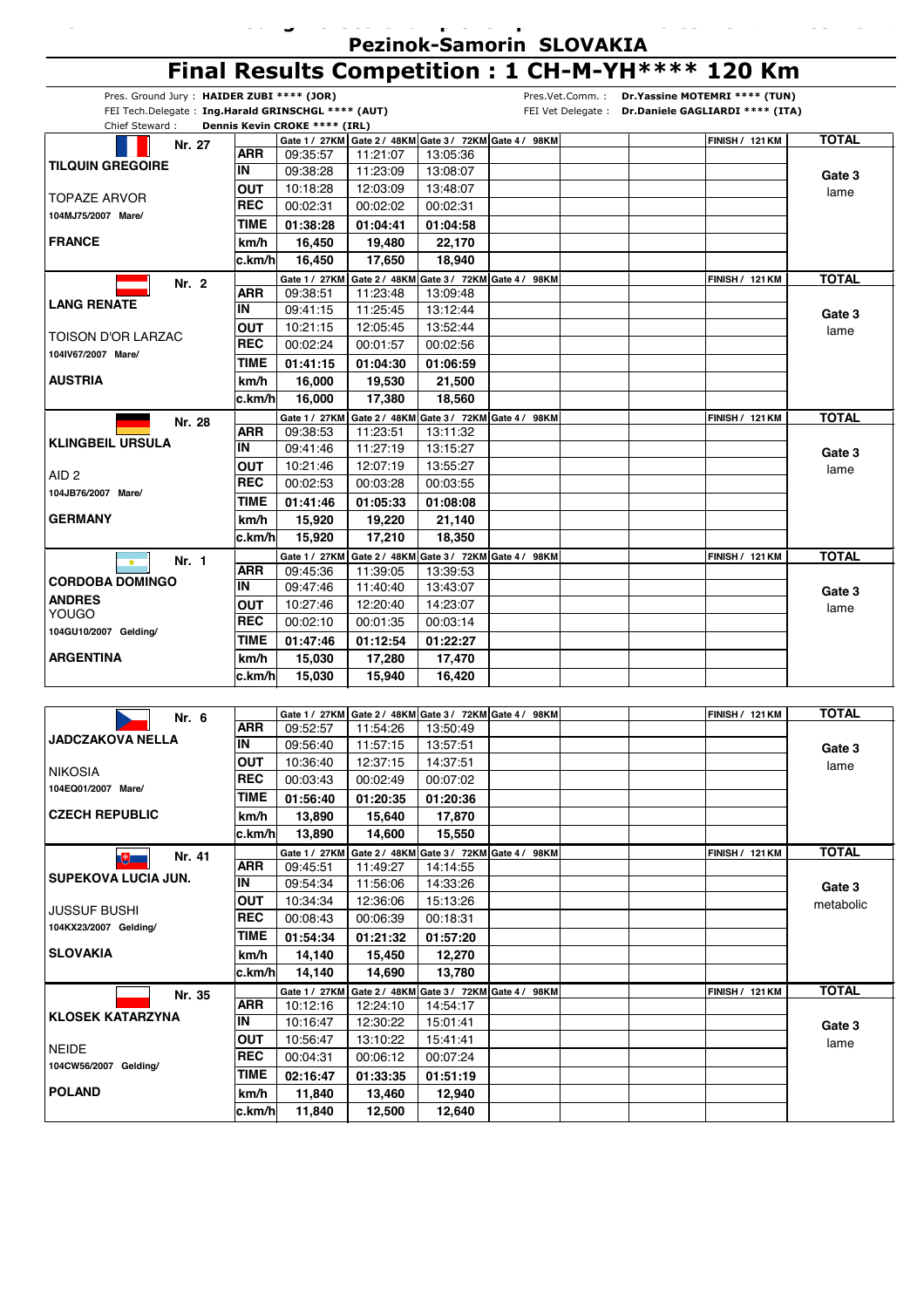|                                                    |                |                               |                      |                                                         |               | <b>Pezinok-Samorin SLOVAKIA</b> |                                                    |                |
|----------------------------------------------------|----------------|-------------------------------|----------------------|---------------------------------------------------------|---------------|---------------------------------|----------------------------------------------------|----------------|
|                                                    |                |                               |                      |                                                         |               |                                 | Final Results Competition : 1 CH-M-YH**** 120 Km   |                |
| Pres. Ground Jury: HAIDER ZUBI **** (JOR)          |                |                               |                      |                                                         |               | Pres.Vet.Comm.:                 | Dr. Yassine MOTEMRI **** (TUN)                     |                |
| FEI Tech.Delegate: Ing.Harald GRINSCHGL **** (AUT) |                |                               |                      |                                                         |               |                                 | FEI Vet Delegate : Dr.Daniele GAGLIARDI **** (ITA) |                |
| Chief Steward:                                     |                | Dennis Kevin CROKE **** (IRL) |                      | Gate 1 / 27KM Gate 2 / 48KM Gate 3 / 72KM Gate 4 / 98KM |               |                                 | <b>FINISH / 121 KM</b>                             | <b>TOTAL</b>   |
| Nr. 18                                             | <b>ARR</b>     | 09:35:55                      | 11:21:38             |                                                         |               |                                 |                                                    |                |
| AL FARESI MOHD SAEED                               | IN             | 09:36:57                      | 11:22:32             |                                                         |               |                                 |                                                    | Gate 2         |
| <b>MOHD</b><br><b>CARAMEL DO SILVAL</b>            | <b>OUT</b>     | 10:16:57                      | 12:02:32             |                                                         |               |                                 |                                                    | lame           |
| 104JB40/2007 Gelding/                              | <b>REC</b>     | 00:01:02                      | 00:00:54             |                                                         |               |                                 |                                                    |                |
|                                                    | TIME           | 01:36:57                      | 01:05:35             |                                                         |               |                                 |                                                    |                |
| <b>UAE</b>                                         | km/h           | 16,710                        | 19,210               |                                                         |               |                                 |                                                    |                |
|                                                    | c.km/h         | 16,710                        | 17,720               |                                                         |               |                                 |                                                    |                |
|                                                    |                |                               |                      |                                                         |               |                                 |                                                    |                |
| Nr. 32                                             | <b>ARR</b>     | Gate 1 / 27KM<br>09:42:14     | 11:25:19             | Gate 2 / 48KM Gate 3 / 72KM Gate 4 / 98KM               |               |                                 | <b>FINISH / 121 KM</b>                             | <b>TOTAL</b>   |
| <b>NOVA MASSIMO</b>                                | IN             | 09:45:21                      | 11:28:28             |                                                         |               |                                 |                                                    |                |
|                                                    | OUT            | 10:25:21                      | 12:08:28             |                                                         |               |                                 |                                                    | Gate 2<br>lame |
| <b>DENEB IBN OSMAN</b>                             | <b>REC</b>     | 00:03:07                      | 00:03:09             |                                                         |               |                                 |                                                    |                |
| 104EM89/2007 Gelding/                              | TIME           | 01:45:21                      | 01:03:07             |                                                         |               |                                 |                                                    |                |
| <b>ITALY</b>                                       | km/h           | 15,380                        | 19,960               |                                                         |               |                                 |                                                    |                |
|                                                    | c.km/h         | 15,380                        | 17,100               |                                                         |               |                                 |                                                    |                |
| Nr. 9                                              |                | Gate 1 / 27KM                 |                      | Gate 2 / 48KM Gate 3 / 72KM Gate 4 / 98KM               |               |                                 | <b>FINISH / 121 KM</b>                             | <b>TOTAL</b>   |
| PIKSOVA KATERINA                                   | <b>ARR</b>     | 09:40:01                      | 11:28:07             | $\sim$ $\sim$                                           | $\pm$ $\pm$   |                                 | $\sim$ $\sim$                                      |                |
|                                                    | IN             | 09:43:25                      | 11:30:39             | $\sim$ 1                                                | $\sim$ $\sim$ |                                 | tτ                                                 | Gate 2         |
| <b>FIERY DIAMOND</b>                               | <b>OUT</b>     | 10:23:25                      | 12:10:39             | $\lesssim$ $\lesssim$                                   | $\bar{z}$ .   |                                 |                                                    | lame           |
| 104LG48/2007 Mare/                                 | <b>REC</b>     | 00:03:24                      | 00:02:32             | $\pm$ $\pm$                                             | $\sim$ $\sim$ |                                 | $\sim$ 1                                           |                |
|                                                    | TIME           | 01:43:25                      | 01:07:14             | $\mathbf{1}$                                            | $\mathbf{1}$  |                                 | $\mathbf{1}$                                       |                |
| <b>CZECH REPUBLIC</b>                              | km/h<br>c.km/h | 15,660<br>15,660              | 18,740<br>16,880     |                                                         |               |                                 |                                                    |                |
|                                                    |                | Gate 1 / 27KM                 |                      | Gate 2 / 48KM Gate 3 / 72KM Gate 4 / 98KM               |               |                                 | <b>FINISH / 121 KM</b>                             | <b>TOTAL</b>   |
| Nr. 5                                              | ARR            | 09:45:59                      | 11:49:31             |                                                         |               |                                 |                                                    |                |
| <b>HLADIS PETR</b>                                 | IN             | 09:49:37                      | 11:52:20             |                                                         |               |                                 |                                                    | Gate 2         |
|                                                    | <b>OUT</b>     | 10:29:37                      | 12:32:20             |                                                         |               |                                 |                                                    | metabolic      |
| AL TAHIR BIN SALIM<br>104AE27/2007 Gelding/        | <b>REC</b>     | 00:03:38                      | 00:02:49             |                                                         |               |                                 |                                                    |                |
|                                                    | TIME           | 01:49:37                      | 01:22:43             |                                                         |               |                                 |                                                    |                |
| <b>CZECH REPUBLIC</b>                              | km/h           | 14,780                        | 15,230               |                                                         |               |                                 |                                                    |                |
|                                                    | c.km/h         | 14,780                        | 14,970               |                                                         |               |                                 |                                                    |                |
| Nr. 48                                             | <b>ARR</b>     | Gate 1 / 27KM                 |                      | Gate 2 / 48KM Gate 3 / 72KM Gate 4 / 98KM               |               |                                 | <b>FINISH / 121 KM</b>                             | <b>TOTAL</b>   |
| <b>FALK ANETTE</b>                                 | <b>IN</b>      | 10:17:05<br>10:24:05          | 12:24:02<br>12:28:46 |                                                         |               |                                 |                                                    |                |
|                                                    | OUT            | 11:04:05                      | 13:08:46             |                                                         |               |                                 |                                                    | Gate 2<br>lame |
| <b>MIN PONTIJACK</b>                               | <b>REC</b>     | 00:07:00                      | 00:04:44             |                                                         |               |                                 |                                                    |                |
| 104GW91/2007 Gelding/                              | <b>TIME</b>    | 02:24:05                      | 01:24:41             |                                                         |               |                                 |                                                    |                |
| <b>SWEDEN</b>                                      | km/h           | 11,240                        | 14,880               |                                                         |               |                                 |                                                    |                |
|                                                    | c.km/hl        | 11,240                        | 12,590               |                                                         |               |                                 |                                                    |                |
| Nr. 3                                              |                |                               |                      | Gate 1 / 27KM Gate 2 / 48KM Gate 3 / 72KM Gate 4 / 98KM |               |                                 | <b>FINISH / 121 KM</b>                             | <b>TOTAL</b>   |
| <b>BORSHOSH MIROSLAV</b>                           | ARR            | 09:52:06                      |                      |                                                         |               |                                 |                                                    |                |
|                                                    | IN             | 09:55:38                      |                      |                                                         |               |                                 |                                                    | Gate 1         |
| <b>PEMZA</b>                                       | <b>OUT</b>     | 10:35:38                      |                      |                                                         |               |                                 |                                                    | lame           |
| 104IU18/2007 Mare/                                 | <b>REC</b>     | 00:03:32                      |                      |                                                         |               |                                 |                                                    |                |
| <b>BULGARIA</b>                                    | <b>TIME</b>    | 01:55:38                      |                      |                                                         |               |                                 |                                                    |                |
|                                                    | km/h           | 14,010                        |                      |                                                         |               |                                 |                                                    |                |
|                                                    | c.km/h         | 14,010<br>Gate 1 / 27KM       |                      |                                                         |               |                                 |                                                    | <b>TOTAL</b>   |
| Nr. 29                                             | ARR            | 11:07:08                      |                      | Gate 2 / 48KM Gate 3 / 72KM Gate 4 / 98KM               |               |                                 | <b>FINISH / 121 KM</b>                             |                |
| <b>LORENZELLI JACOPO</b>                           | IN             | 11:11:02                      |                      |                                                         |               |                                 |                                                    | Gate 1         |
|                                                    | <b>OUT</b>     | 11:51:02                      |                      |                                                         |               |                                 |                                                    | retired        |
| <b>SHAZIRLR</b>                                    | <b>REC</b>     | 00:03:54                      |                      |                                                         |               |                                 |                                                    |                |
| 104D001/2007 Gelding/                              | TIME           | 03:11:02                      |                      |                                                         |               |                                 |                                                    |                |
| <b>ITALY</b>                                       | km/h           | 8,480                         |                      |                                                         |               |                                 |                                                    |                |
|                                                    | c.km/h         | 8,480                         |                      |                                                         |               |                                 |                                                    |                |

**26.09.2014 27.09.2014 -**